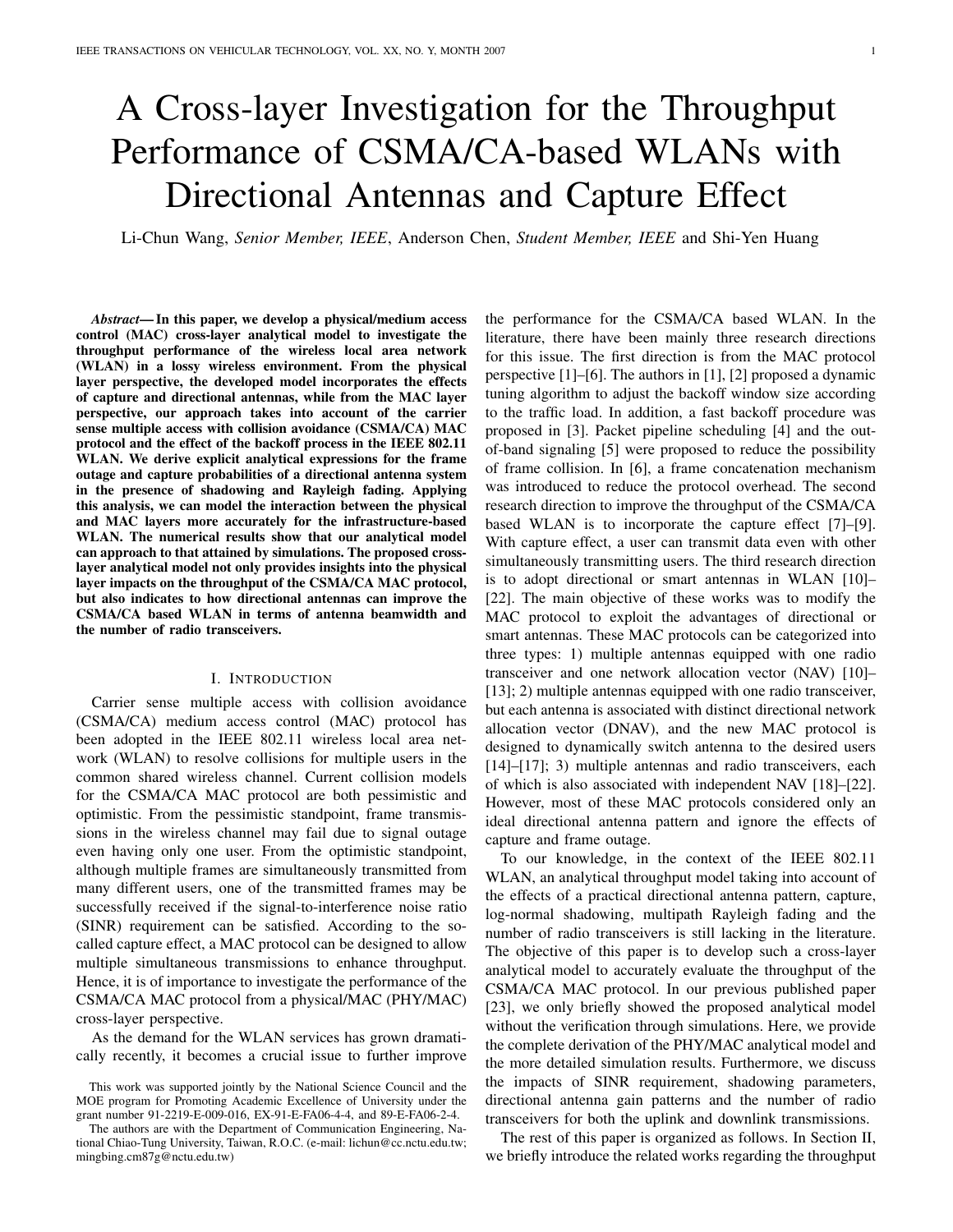analysis for the CSMA/CA MAC protocol with and without the capture effect. Section III describes the radio channel model and then incorporates the impact of directional antenna into the frame outage probability. In Section IV, we first derive the closed-form expression for the capture probability in a lognormally shadowed Rayleigh fading channel. Then, a crosslayer throughput model of an infrastructure-based WLAN with directional antennas is developed. In Section V, we present numerical results to illustrate the impacts of capture effect and directional antenna on the throughput of the CSMA/CA MAC protocol. Finally, we give our concluding remarks in Section VI.

# II. MAC LAYER THROUGHPUT PERFORMANCE: PREVIOUS ANALYSIS

The analytical models for evaluating throughput of the CSMA/CA MAC protocol have been proposed in [24]–[33]. Under an error-free channel, the saturation throughput performance, delay and frame dropping probability of the CSMA/CA MAC protocol including the backoff process and finite retransmission limit were analyzed in [24]–[26]; whereas the performance in non-saturated condition was inspected in [27], [28]. The effect of backoff freezing, i.e., a station freezing its backoff counter when the channel turns to busy, was considered in [29]. In [8], [30], [31], the throughput and delay performance of the CSMA/CA MAC protocol were investigated in the presence of Rayleigh fading, shadowing and finite retransmission limit, but the impact of frame capture on the backoff process was not considered. The authors of [9] considered the cross-layer interaction between the physical and MAC layers on the per-user throughput performance in multi-hop ad hoc networks. Recently, the impacts of various incoming traffic load, packet size, data transmission rate in imperfect channels were studied in [32], [33]. However, the evaluation method of the physical layer effects of frame outage and capture probabilities was not explicitly expressed in [9], [32], [33]. Furthermore, the impact of the directional antenna with a more practical gain pattern on the throughput of the CSMA/CA MAC protocol is not considered in [24]–[33].

In Section IV, we will propose a PHY/MAC cross-layer analytical model for the CSMA/CA MAC protocol that extends from [24] to further incorporate the effects of frame capture, outage and a practical gain pattern of directional antennas on the backoff process in the presence of shadowing and Rayleigh fading. To this end, we first summarize the work of [24], and then describe the method of incorporating capture effect in the CSMA/CA protocol.

# *A. CSMA/CA Backoff Process without Capture Effect [24]*

The backoff process aims to resolve the contention issue when multiple users access a common radio channel. According to the CSMA/CA MAC protocol, all users wait for a random duration before transmission. The waiting time is randomly chosen between zero and the backoff window size. Previous outcomes of channel contention will affect the backoff window size. According to the IEEE 802.11 WLAN, the backoff window size is doubled in the next attempt if a frame is collided in the current attempt. When a frame is successfully transmitted or a new frame requests to send, the backoff window size will be reset to the minimum value.

In [24], the author proposed an analytical model to evaluate the saturation throughput for the CSMA/CA MAC protocol. According to the analytical model in [24], the stationary transmission probability *τ* can be written as follows:

$$
\tau = \frac{2}{1 + W_0 + p_c W_0 \sum_{i=0}^{b-1} (2p_c)^i} .
$$
 (1)

From (1), it is implied that a smaller value of  $p_c$  leads to a higher transmission probability  $(\tau)$ . However, a higher transmission probability also results in more collisions. For *N* contending users, the frame collision probability  $(p_c)$  is

$$
p_c = 1 - (1 - \tau)^{N-1}.
$$
 (2)

Jointly solving (1) and (2), we can obtain the stationary transmission probability  $\tau$  for a given *N* and the range of the backoff window size  $(W_0, 2^b W_0)$ .

Define the normalized system throughput (*S*) as the fraction of time that the channel is used to transmit payload successfully. Also, note that the successful transmission probability  $(p<sub>s</sub>)$  can be computed as the probability that only one user transmits frame under the condition that at least one user is active, i.e.,

$$
p_s = \frac{N\tau (1-\tau)^{N-1}}{p_{tr}},\tag{3}
$$

where  $p_{tr} = 1 - (1 - \tau)^N$  is the probability that at least one user is active.

Hence the normalized system throughput (*S*) can be expressed as

$$
S = \frac{E[\text{payload transmitted during one slot}]}{E[\text{slot duration}]}
$$

$$
= \frac{p_s p_{tr} E[P]}{(1 - p_{tr})\sigma + p_{tr} p_s T_s + p_{tr} (1 - p_s) T_c}, \qquad (4)
$$

where  $E[P]$ ,  $T_s$ ,  $T_c$ , and  $\sigma$  represent the average payload size, average successful transmission duration, average collision duration, and an empty slot time, respectively.

## *B. CSMA/CA with Capture Effect [8]*

In [8], the author extended the model of [24] to incorporate the capture effect. The capture probability  $(p_{cap})$  is defined as the probability that the received SIR of a transmitted frame  $(\gamma)$  is higher than a required threshold  $z_0$ . That is,

$$
p_{cap} = \sum_{i=1}^{N-1} R_i \cdot \Pr(\gamma > z_0 | i) , \qquad (5)
$$

where  $R_i$  represents the probability of the total  $(i+1)$  frames contending for transmissions in the same time slot, i.e.,

$$
R_i = \binom{N}{i+1} \tau^{i+1} (1-\tau)^{N-i-1} . \tag{6}
$$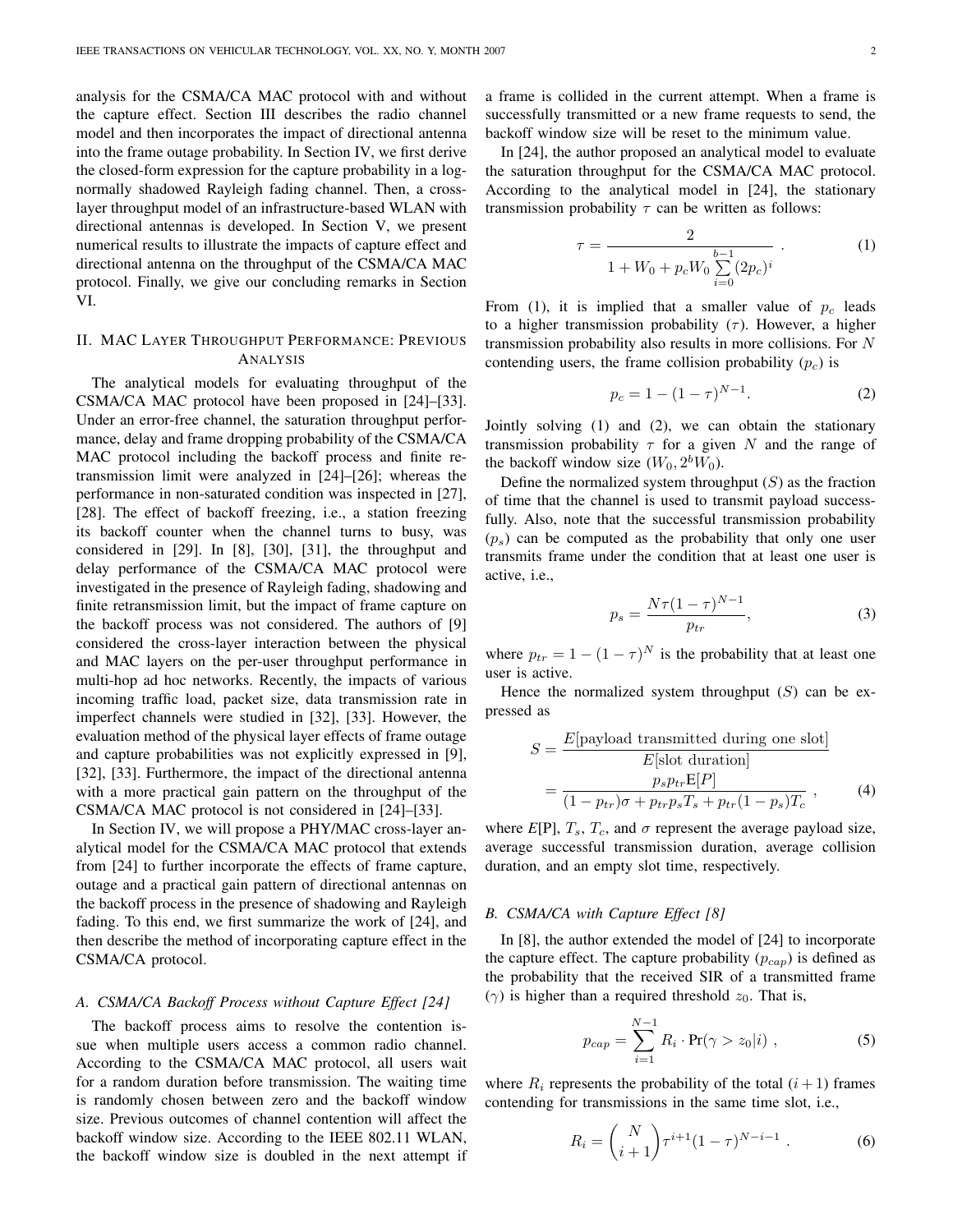In [8], the successful transmission probability with capture effect is then defined as

$$
p_s = \frac{N\tau (1-\tau)^{N-1} + p_{cap}}{1 - (1-\tau)^N} \ . \tag{7}
$$

Following the remaining steps in [24], the throughput performance of the CSMA/CA with capture effect can be obtained based on the modified successful transmission probability in (7). However, the transmission probability  $\tau$  in [8] is calculated in a lossless channel based on the Bianchi's method [24], where the effects of frame outage and capture in the physical layer are not considered in the binary backoff process.

In fact, the frame outage decreases the stationary transmission probability  $(\tau)$ ; whereas the capture effect increases it. Therefore, in our paper, we consider both the frame outage and capture effects when evaluating the stationary transmission probability in the binary backoff process. We will show how the frame outage and capture effects influence the transmission probability during the backoff process.

#### III. PHYSICAL LAYER EFFECTS

In the time varying wireless channel, a user may fail to receive the packet in the following two scenarios. First, when the received signal strength of a frame is lower than the required threshold due to large propagation attenuation even without any other contenders, the frame outage occurs and which the probability is denoted by  $p<sub>o</sub>$ . Second, when the received signal power of the desired frame (*Pdesired*) does not exceed the interference power of other  $(N - 1)$  frames with enough margin, the frame is not captured and which the probability is denoted by  $p_{nc}$ . In this section, we first derive the frame outage probability in a log-normally shadowed Rayleigh fading channel with a practical directional antenna.

## *A. Radio Channel Characteristics*

In this paper, we consider the common channel effects: path loss, shadowing, and Rayleigh fading [34]. Path loss describes the power attenuation due to the propagation distance (*r*) between a user and the access point. Usually, path loss is modelled as  $r^{-\eta}$ , where  $\eta$  is the path loss exponent. Hereafter, we choose  $\eta = 4$  in this paper. Shadowing is caused by terrain features and can be characterized by a log-normal random variable  $10^{\xi/10}$ , where  $\xi$  is a Gaussian random variable with zero mean and a standard deviation of *σ* dB. At last, Rayleigh fading characterizes the impact of multipath propagation.

Let  $P_t$  be the transmission power of a user and consider the antenna gain  $G(\theta)$  with the incident angle  $\theta$ . Then the received signal power  $P_r$  at an access point can be written as

$$
P_r = P_t r^{-4} G(\theta) 10^{\xi/10} x^2 , \qquad (8)
$$

where *x* is a Rayleigh distributed random variable with unit power and has the probability density function (pdf) as follows:

$$
f_X(x) = 2xe^{-x^2}.
$$
\n<sup>(9)</sup>

Let  $Y = X^2$ . Then the cumulative density function of *Y* is

$$
F_Y(y) = 1 - e^{-y} . \t\t(10)
$$

#### *B. Outage Probability*

The frame outage probability is evaluated when only one user accesses the wireless channel without other competing users. In this case, the total interference power is zero (i.e.  $P_I = 0$ , and the frame outage probability can be expressed as

$$
p_o = \Pr\left\{ \text{SNR} < z_0 \right\}
$$
\n
$$
= \Pr\left\{ \frac{P_t r^{-4} G(\theta) 10^{\xi/10} y}{N_0} < z_0 \right\}
$$
\n
$$
= \Pr\left\{ y < z_0 \frac{N_0}{P_t} r^4 G(\theta)^{-1} 10^{-\xi/10} \right\},\tag{11}
$$

where  $z_0$  is the required received SNR threshold, and  $N_0$  is the noise power. In the IEEE 802.11 standards, a WLAN device can adopt different modulation and coding schemes according to channel conditions. To evaluate the effect of different transmission rates on the outage probability, we can apply the required received SNR threshold  $z_0$  in accordance with the selected modulation and coding scheme in  $(11)$ .

# *C. Effect of Directional Antenna on Outage Probability*

Now, we discuss the impact of directional antennas on the frame outage probability. Let *L* be the cell radius and denote  $\theta_{3dB}$  the 3 dB beamwidth of the directional antenna. Assume that the users are spatially and uniformly distributed within a cell, and thus the pdf of the distance (*r*) and angle (*θ*) between the user and access point can be given by  $f_r(r) = \frac{2r}{L^2}$ ,  $f_\theta(\theta) =$  $\frac{1}{2\theta_{3dB}}$ , respectively [35]. From (10) and (11), we can have

$$
p_o = \Pr\left\{y < z_0 \frac{N_0}{P_t} r^4 G(\theta)^{-1} 10^{-\xi/10}\right\}
$$
\n
$$
= \int_{-\theta_{3dB}}^{\theta_{3dB}} \int_{-\infty}^{\infty} \int_{0}^{L} F_Y\left(z_0 \frac{N_0}{P_t} r^4 G(\theta)^{-1} 10^{-\xi/10}\right) \cdot
$$
\n
$$
= f_r(r) f_{\xi}(\xi) f_{\theta}(\theta) dr d\xi d\theta
$$
\n
$$
= \int_{-\theta_{3dB}}^{\theta_{3dB}} \int_{-\infty}^{\infty} \int_{0}^{L} \left(1 - e^{z_0 \frac{N_0}{P_t} r^4 G(\theta)^{-1} 10^{-\frac{\xi}{10}}}\right) \cdot
$$
\n
$$
\left(\frac{e^{-\xi^2/2\sigma^2}}{\sqrt{2\pi}\sigma}\right) \cdot \left(\frac{2r}{2\theta_{3dB}L^2}\right) dr d\xi d\theta , \qquad (12)
$$

where  $f_{\xi}(\xi) = \frac{e^{-\xi^2/2\sigma^2}}{\sqrt{2\pi}\sigma^2}$  $\frac{\sqrt{2\pi}\sigma}{\sqrt{2\pi}\sigma}$  represents the distribution of the lognormal shadowing.

Figure 1 shows two antenna patterns with 3 dB beamwidth of  $120^{\circ}$  and  $60^{\circ}$ , respectively [36], [37]. The antenna gain patterns shown in the figure will be used to evaluate the impact of directional antenna on the MAC layer throughput later. Note that inside the 3dB beamwidth, the gains at different angles are not exactly the same. Therefore, in calculating the outage probability, we need a more practical antenna gain pattern of a sector. Furthermore, it is noteworthy that for 120*<sup>o</sup>* antenna, the gain at the angle of 75*<sup>o</sup>* from the main lobe is only about 6 dB less than that in the main lobe. Hence, the antenna gain outside the 3 dB beamwidth cannot be totally neglected, which is especially important in evaluating the capture effect. The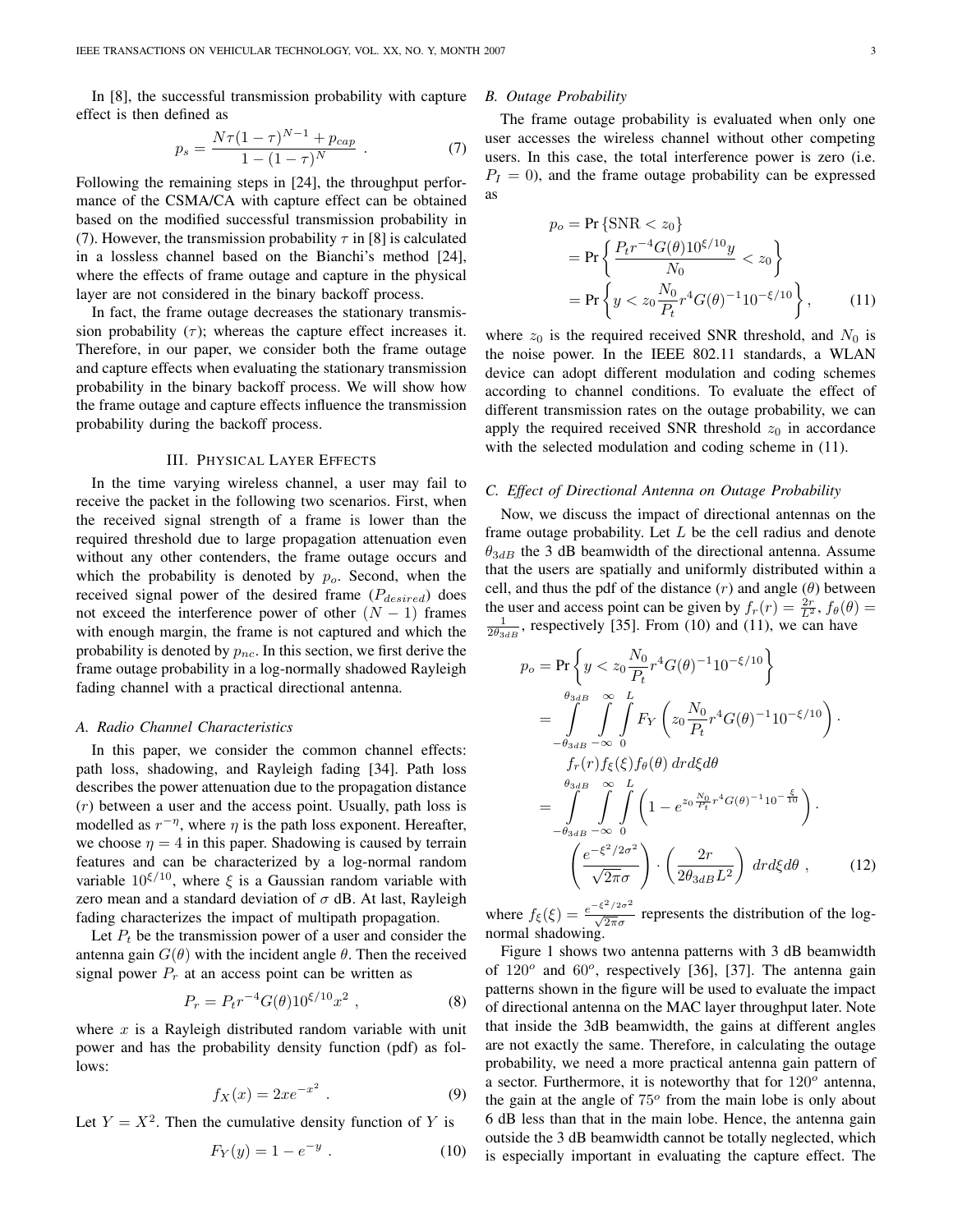

Fig. 1. Examples of antenna gain pattern for 120*<sup>o</sup>* and 60*<sup>o</sup>* directional antennas [36], [37].



Fig. 2. The coverage pattern of a tri-sector cell with three 120*<sup>o</sup>* directional antennas.

impacts of an imperfect antenna on both outage performance and capture effect are not fully considered in the current literature.

#### IV. CROSS-LAYER THROUGHPUT ANALYSIS

In this section, we introduce a cross-layer analytical model to evaluate the throughput performance for the CSMA/CA MAC protocol with capture effect and a practical directional antenna. First, we derive the frame capture probability (*pcap*) when multiple users transmit frames at the same time. Then, we combine all the wireless channel impacts, including the frame outage, the capture effect and the gain leakage of a practical direction antenna, to evaluate the throughput of the CSMA/CA MAC protocol.

## *A. System Model*

Figure 2 illustrates an access point equipped with three directional antennas. A user is usually connected to the sector antenna whose antenna gain is the largest within a cell. In the figure, users A and B communicate with antenna S1, user D communicates with antennas S2, and user C is with antenna S3.

Note that the three directional antennas can share one radio transceiver or can be associated with three independent radio transceivers. In the case with one radio transceiver, the access point can communicate only with one user within a cell by steering the antenna to receive and transmit the signal. On the contrary, in the case with three radio transceivers, the access point simultaneously transmits data frames to three users in three corresponding sectors. For example, if the access point equips with three radio transceivers, users A, C, and D in the figure can simultaneously transmit frames to the access point via antennas S1, S2, and S3, respectively.

## *B. Capture Effect*

Capture effect is the phenomenon that a communication link is established in the presence of other interfering users, while maintaining a satisfactory SINR. Since the interference power is usually higher than the noise power, the signal-tointerference ratio (SIR) is usually used when evaluating the capture probability.

Consider *N* users (labelled from 1 to *N*) that are sending the data frames to the access point. The total frame capture probability  $(p_{cap}(N))$  is defined as [38]

$$
p_{cap}(N) = \Pr\left\{ \left( \frac{P_1}{\sum\limits_{i=2}^{N} P_i} > z_0 \right) \cup \cdots \cup \left( \frac{P_N}{\sum\limits_{i=1}^{N-1} P_i} > z_0 \right) \right\},\tag{13}
$$

where  $z_0$  is the required SIR threshold and  $P_i$  is the interference power from user *i*. Denote the frame capture probability of user "1" by  $p_{cap,1}(N)$ . From (8), the received power from user "1" and that from all the interfering users can be written by  $P_1 = r_1^{-4} G(\theta_1) 10^{\frac{\xi_1}{10}} y_1$  and  $\sum_{ }^N$  $\sum_{i=2}^{N} P_i = \sum_{i=2}^{N}$ *i*=2  $r_i^{-4} G(\theta_i) 10^{\frac{\xi_i}{10}} y_i$ respectively. Thus, it is followed that

$$
p_{cap,1}(N) = \Pr\left\{P_1 > z_0 \sum_{i=2}^{N} P_i\right\}
$$
  
= 
$$
\Pr\left\{y_1 > z_0 \sum_{i=2}^{N} \left(\frac{r_i}{r_1}\right)^{-4} \frac{G(\theta_i)}{G(\theta_1)} 10^{\frac{\xi_i - \xi_1}{10}} y_i\right\}.
$$
 (14)

Represent  $\mathbf{r} = (r_2, \dots, r_N)$ ,  $\mathbf{\theta} = (\theta_2, \dots, \theta_N)$ , and  $\mathbf{\xi} =$  $(\xi_2, \dots, \xi_N)$  the distance, angle and the shadowing components between user  $i$  ( $i = 2, \dots, N$ ) and the access point, respectively. The frame capture probability of user "1" for a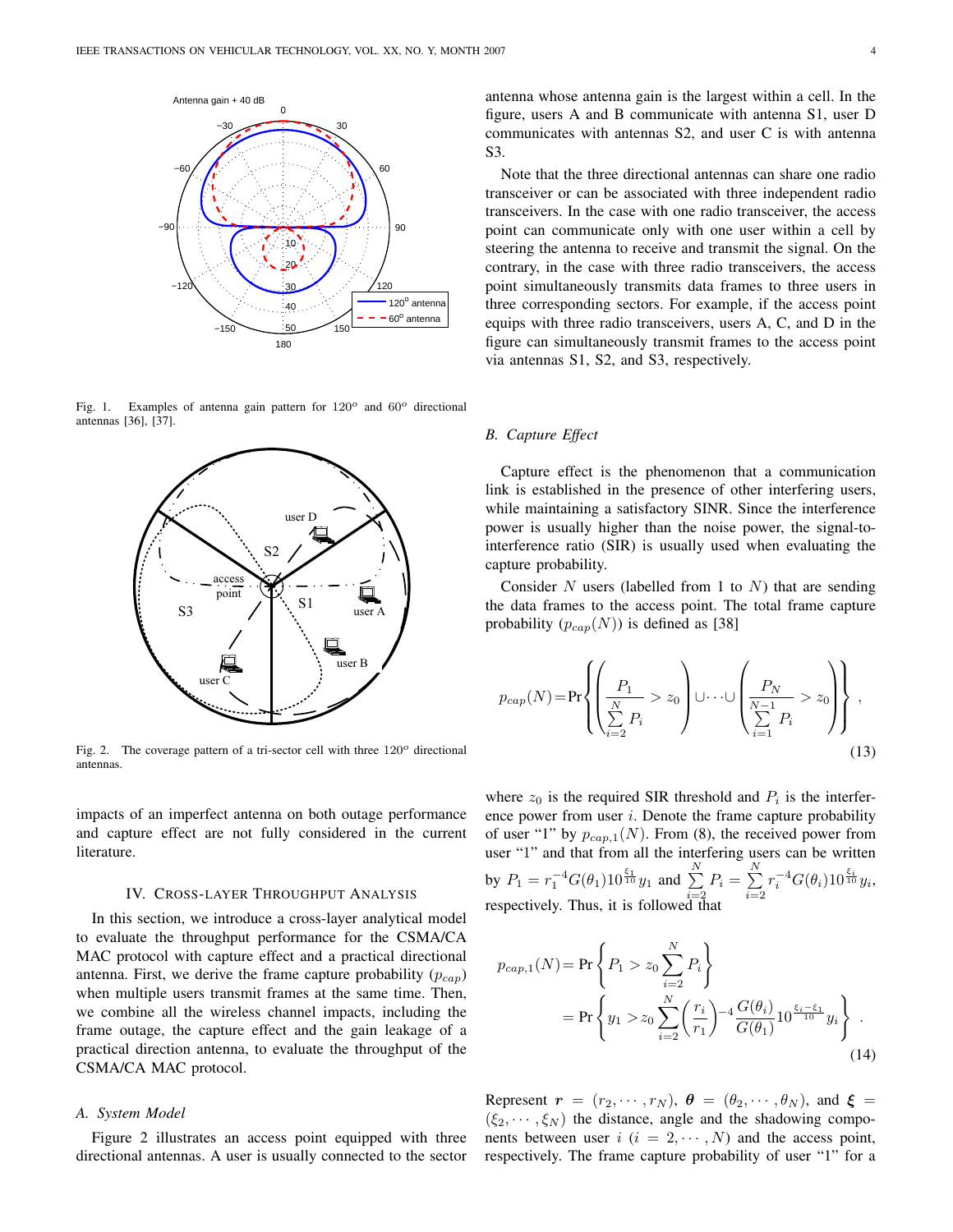given  $(r, \theta, \xi)$  can be expressed as

$$
p_{cap,1}(N,r_1,\theta_1,\xi_1|\mathbf{r},\boldsymbol{\theta},\boldsymbol{\xi})
$$
\n
$$
= \int_{0}^{\infty} \cdots \int_{0}^{\infty} \exp\left(-z_0 \sum_{i=2}^{N} y_i 10^{\frac{\xi_i-\xi_1}{10}} \frac{G(\theta_i)}{G(\theta_1)} \left(\frac{r_i}{r_1}\right)^{-4}\right) \cdot e^{-y_2} \cdots e^{-y_N} dy_2 \cdots dy_N
$$
\n
$$
= \int_{0}^{\infty} \cdots \int_{0}^{\infty} \exp\left(-\sum_{i=2}^{N} y_i \left(1 + z_0 10^{\frac{\xi_i-\xi_1}{10}} \frac{G(\theta_i)}{G(\theta_1)} \left(\frac{r_i}{r_1}\right)^{-4}\right)\right) \cdot dy_2 \cdots dy_N
$$
\n
$$
= \prod_{i=2}^{N} \frac{1}{1 + z_0 10^{(\xi_i-\xi_1)/10} \frac{G(\theta_i)}{G(\theta_1)} \left(\frac{r_i}{r_1}\right)^{-4}} \cdot (15)
$$

Assume all the interfering users are uniformly distributed in the cell coverage. Averaging over  $r$ ,  $\theta$ , and  $\xi$ , the capture probability of user "1"  $(p_{cap,1}(N, r_1, \theta_1, \xi_1))$  is

$$
p_{cap,1}(N,r_1,\theta_1,\xi_1)
$$
\n
$$
= \int_{-\infty}^{\infty} \int_{-\pi}^{\pi} \int_{0}^{1} \left[ \prod_{i=2}^{N} \frac{1}{1 + z_0 10^{(\xi_i - \xi_1)/10} \frac{G(\theta_i)}{G(\theta_1)} \left(\frac{r_i}{r_1}\right)^{-4}} \right] \cdot f_r(\mathbf{r}) f_{\theta}(\boldsymbol{\theta}) f_{\xi}(\xi) d\mathbf{r} d\boldsymbol{\theta} d\xi
$$
\n
$$
= \left[ \int_{-\infty}^{\infty} \int_{-\pi}^{\pi} \int_{0}^{1} \frac{2r_i \cdot e^{-\frac{\xi_i^2}{2\sigma^2}} d r_i d\theta_i d\xi_i}{2\pi \cdot \sqrt{2\pi} \sigma \cdot \left[1 + z_0 10^{\frac{\xi_i - \xi_1}{10}} \frac{G(\theta_i)}{G(\theta_1)} \left(\frac{r_i}{r_1}\right)^{-4} \right]} \right]^{N-1} .
$$
\n(16)

To ease illustration, we denote the integral part of (16) by  $I(r_1, \theta_1, \xi_1)$ , i.e.,

$$
I(r_1, \theta_1, \xi_1) = \int_{-\infty}^{\infty} \int_{-\pi}^{\pi} \int_{0}^{1} \frac{2r_i \cdot e^{-\frac{\xi_i^2}{2\sigma^2}} dr_i d\theta_i d\xi_i}{2\pi \cdot \sqrt{2\pi}\sigma \cdot \left[1 + z_0 10^{\frac{\xi_i - \xi_1}{10}} \frac{G(\theta_i)}{G(\theta_1)} \left(\frac{r_i}{r_1}\right)^{-4}\right]} \tag{17}
$$

Since users 1 to *N* are assumed to be uniformly distributed and  $P_i$  are independent with each other, it can be shown that the average per user capture probability is the same for all users, i.e.,  $p_{cap,i}(N) = p_{cap,1}(N)$  for  $i = 1$  to *N*. Averaging over  $r_1$ ,  $\theta_1$  and  $\xi_1$  in (16) to obtain the average per station capture probability  $p_{cap,1}(N)$  and then following the definition in (13), we can obtain the total frame capture probability for *N* users  $p_{cap}(N)$  as follows:

$$
p_{cap}(N) = N \cdot \int_{-\infty}^{\infty} \int_{-\theta_{3dB}}^{\theta_{3dB}} \int_{0}^{1} p_{cap,1}(N, r_1, \theta_1, \xi_1) \cdot
$$
  

$$
f_r(r_1) f_{\theta}(\theta_1) f_{\xi}(\xi_1) dr_1 d\theta_1 d\xi_1
$$
  

$$
= \int_{-\infty}^{\infty} \int_{-\theta_{3dB}}^{\theta_{3dB}} \int_{0}^{1} N \cdot [I(r_1, \theta_1, \xi_1)]^{N-1} \cdot
$$
  

$$
\left(\frac{2r_1}{2\theta_{3dB}}\right) \cdot \left(\frac{e^{-\frac{\xi_1^2}{2\sigma^2}}}{\sqrt{2\pi}\sigma}\right) dr_1 d\theta_1 d\xi_1 . \qquad (18)
$$

Note that the integration over the distance in (17) and (18) takes into account of the relative distance from users to the access point, which is in the range  $(0,1]$ . According to [38], the integral in (17) can be simplified as

$$
I(r_1, \theta_1, \xi_1) = \int_{-\pi}^{\pi} \int_{-\pi}^{\infty} \frac{e^{-\frac{\xi_i^2}{2\sigma^2}}}{2\pi \cdot \sqrt{2\pi}\sigma}.
$$

$$
\left[1 - r_1^2 \sqrt{z_0 10^{\frac{\xi_i - \xi_1}{10}} \frac{G(\theta_i)}{G(\theta_1)}} \cdot \arctan\left(\frac{1}{\sqrt{z_0 10^{\frac{\xi_i - \xi_1}{10}} \frac{G(\theta_i)}{G(\theta_1)}}}\right)\right]
$$

$$
\cdot dr_i d\xi_i d\theta_i.
$$
(19)

Then, applying the Hermite and Gaussian integration method of [34], the integrals with respect to variables  $\xi_1$  and  $\xi_i$  in (18) and (19) can be simplified by a weighted sum of a function evaluated at some roots.

Furthermore, in (17) we also take into account of the interference from all the users in all the three sectors. Because the gain at the angle outside the 3 dB beamwidth cannot be neglected for a practical directional antenna, the interfering users may also be located in neighboring sectors. As shown in Fig. 2, users C and D in sectors  $S_3$  and  $S_2$  may interfere user A in sector  $S_1$ . Therefore, the first integration of  $I(\cdot)$  in (17) needs to integrate from  $-\pi$  to  $\pi$ , which is different from the case in evaluating the outage probability in (14).

So far we only focus on the uplink analysis when a user sends packets to the access point. The above analysis can be also extended to the the downlink transmission. In the downlink case, *N −* 1 users are potential interferers. The capture probability in the downlink case,  $p'_{cap}(N)$ , can be expressed by

$$
p'_{cap}(N) = \Pr\left\{y_1 \ > \frac{z_0}{G(\theta_1)} \sum_{i=2}^N \left(\frac{r_i}{r_1}\right)^{-4} 10^{\frac{\xi_i - \xi_1}{10}} y_i\right\}.
$$
\n(20)

As seen from (20), the role of the directional antenna on the capture effect in the downlink transmission is to increase the signal strength of the desired user. However, in the uplink transmission, not only can the directional antenna increase the the signal strength of the desired user, but suppress the interference from other users due to smaller  $G(\theta_i)$  in (14) as  $|\theta_i|$  increases. Since  $p'_{cap}(N)$  in (20) is a special case of  $p_{cap}(N)$  in (14), hereafter we will only consider the capture probability in the uplink transmission.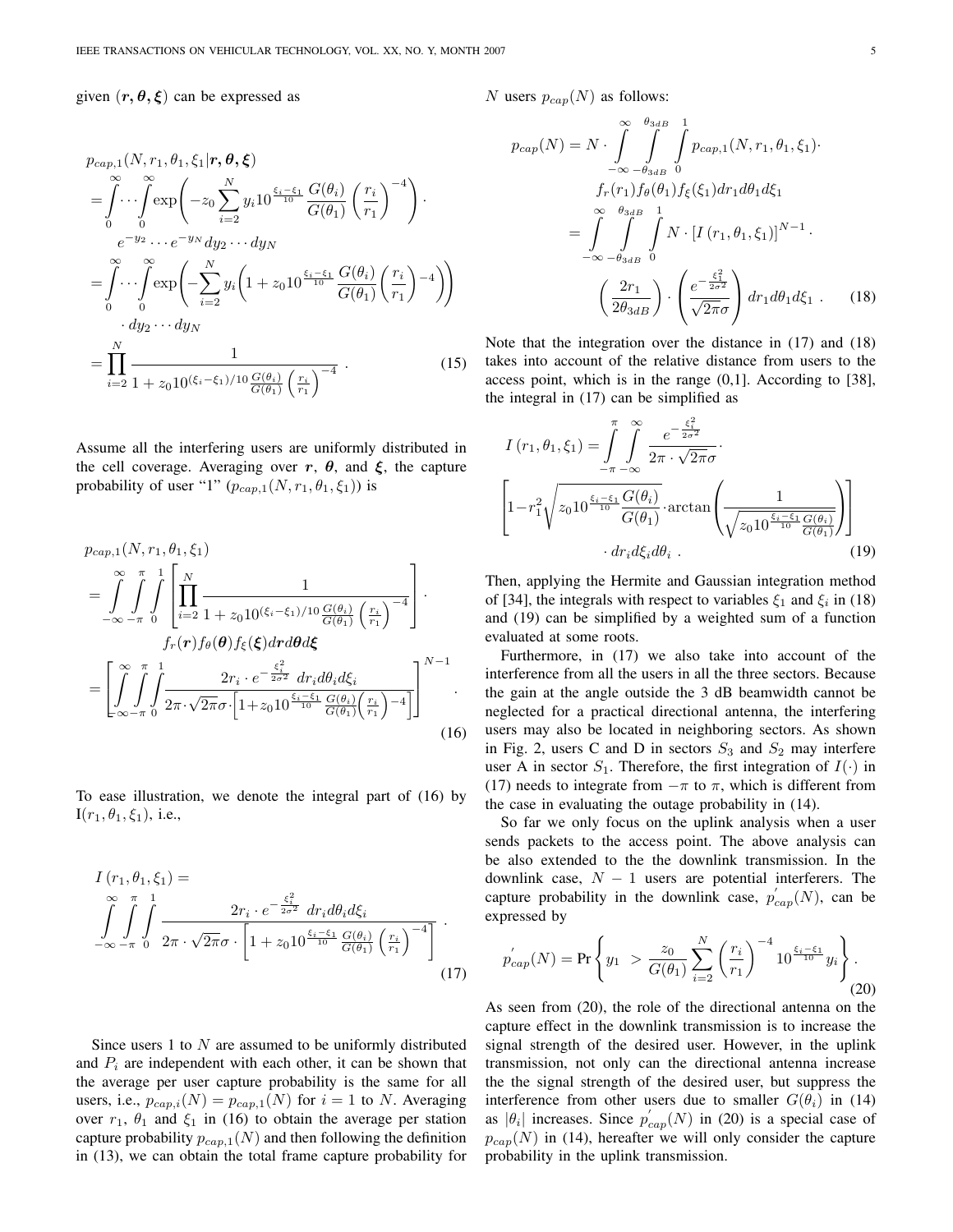#### *C. Probability of Packet Loss*

Now, we investigate the impacts of frame outage and capture in the physical layer on the performance of the CSMA/CA MAC protocol. According to [24], the backoff process in the CSMA/CA MAC protocol are mainly characterized by the stationary transmission probability  $(\tau)$  and collision probabilities (*pc*). To establish the cross-layer interaction between the physical and MAC layers, the probability of packet loss (*pL*) is introduced to replace  $p_c$  in the pure MAC layer analysis. Specifically, *p<sup>L</sup>* is equal to the sum of the frame outage and non-capture probabilities in the presence of single and multiple users, respectively. That is, for *N* users, we can write

 $p_L(N) = Pr$  {the channel is bad when only one user

intends for transmission*}* +

Pr *{*the signal of the desired user is not captured

in the presence of other interfering users*}*

$$
= \sum_{i=1}^{N-1} {N-1 \choose i} (\tau^*)^i (1-\tau^*)^{N-i-1} (1-p_{cap}(i+1))
$$
  
+  $(1-\tau^*)^{N-1} p_o$  (21)  

$$
\approx (1-p_{cap}(N)) \sum_{i=1}^{N-1} {N-1 \choose i} (\tau^*)^i (1-\tau^*)^{N-i-1}
$$
  
+  $(1-\tau^*)^{N-1} p_o$   
=  $(1-p_{cap}(N)) [1 - (1-\tau^*)^{N-1}]$   
+  $(1-\tau^*)^{N-1} p_o$  (22)

As shown in Fig. 3, the total frame capture probability is insensitive to the number of interfering users *N* as *N* increases. This phenomenon is also observed in [38]–[40] through simulations. Thus in (22), we assume that  $p_{cap}(2)$  =  $\cdots = p_{cap}(N)$  to reduce the calculation complexity. In Section V, we validate the accuracy of this approximation by OPNET simulation tools.

At last, replacing *p<sup>L</sup>* with *p<sup>c</sup>* in (1), we rewrite the stationary transmission probability (*τ ∗* ) in the PHY/MAC cross-layer analysis as

$$
\tau^* = \frac{2}{1 + W + p_L(N)W \sum_{i=0}^{b-1} (2p_L(N))^i} .
$$
 (23)

#### *D. PHY/MAC Cross-layer Throughput*

The PHY/MAC cross-layer throughput of the CSMA/CA MAC protocol in the composite log-normally shadowed and Rayleigh fading channel can be obtained by modifying (4). Incorporating the frame outage probability (*po*) and capture probability (*pcap*) with the stationary transmission probability (*τ ∗* ) and its success probability (*p ∗ s* ) takes account of the physical layer impacts into calculating the MAC layer throughput.

Consider *N* users served within an access point. We define *n* as the effective number of users served by one radio transceiver for an access point equipped with multiple directional antennas. Note that *n* is dependent of the number of radio transceivers in an access point with multiple directional

antennas. For a tri-sector cell,  $n = N$  when the access point has only one radio transceiver; while  $n = \frac{N}{3}$  if it equips with three radio transceivers. Here, for simplicity, we neglect the contentions from the stations outside the main lobe of a practical directional antenna.

Following (4), the throughput performance  $S(n)$  delivered by one radio transceiver can be written by

$$
S(n) = \frac{p_{tr}^* p_s^* \mathbf{E}[P]}{(1 - p_{tr}^*)\sigma + p_{tr}^* (1 - p_s^*) T_c + p_{tr}^* p_s^* T_s},\qquad(24)
$$

where  $p_{tr}^{*} = 1 - (1 - \tau^{*})^{n}$ . Furthermore, in (24),  $p_{s}^{*}$  is the successful transmission probability in a network, which is function of *pcap* and *po*, i.e.,

$$
p_s^*(n) = \frac{1}{p_{tr}^*} \cdot \Pr \{ \text{the transmitted frame is captured and} \text{not subject to outage} \}
$$
  
= 
$$
\frac{1}{1 - (1 - \tau^*)^n} [n\tau^*(1 - \tau^*)^{n-1}(1 - p_o) + \sum_{i=1}^{n-1} {n \choose i+1} (\tau^*)^{i+1} (1 - \tau^*)^{n-i-1} p_{cap}(N)]
$$
  

$$
\approx \frac{1}{1 - (1 - \tau^*)^n} [n\tau^*(1 - \tau^*)^{n-1}(1 - p_o) + (1 - (1 - \tau^*)^{n-1}) p_{cap}(N)] . \tag{25}
$$

Note that the frame capture probability  $p_{cap}(N)$  has to consider the total interference from all the sectors in an access point even when it is equipped with multiple radio transceivers due to the leakage gain of a practical directional antenna. As for the throughput performance for the particular user "*i*"  $(S(n, i))$ , (24) still can be reused, where the probabilities  $p_{tr}^*$ and  $p_s^*(n)$  shall be changed to  $p_{tr}^* = \tau^*$  and,

$$
p_s^*(n,i) = \frac{1}{\tau^*} \left[ (1 - \tau^*)^{n-1} (1 - p_o) + (1 - (1 - \tau^*)^{n-1}) p_{cap,i}(N) \right],
$$
 (26)

respectively. The capture probability  $p_{cap,i}(N)$  for user "*i*" in (26) can be obtained from (16).

To summarize, the PHY/MAC cross-layer throughput of the CSMA/CA MAC protocol can be calculated as follows:

- 1) Determine the required received SIR threshold  $(z_0)$  in (11) and (14) for the corresponding modulation and coding scheme. By choosing an appropriate  $z_0$ , the above analysis from (12) to (24) can be applied to the case with different transmission rates.
- 2) Calculate  $p_o$  and  $p_{cap}(N)$  for the corresponding  $z_0$  based on (12) and (18), respectively.
- 3) Find the stationary transmission probability *τ <sup>∗</sup>* by substituting  $p<sub>L</sub>$  of (22) into (23), where  $p<sub>cap</sub>(N)$  and  $p<sub>o</sub>$ affecting *p<sup>L</sup>* are calculated in Step 2.
- 4) Determine the effective number of users *n* according to the number radio transceivers in an access point.
- 5) Calculate the successful transmission probability  $p_s^*(n)$ by substituting  $\tau^*$ ,  $p_o$ , and  $p_{cap}(N)$  into (25).
- 6) Obtain the throughput *S*(*n*) of a radio transceiver in a multiple directional antenna system by substituting the stationary transmission probability *τ ∗* and successful transmission probability  $p_s^*$  into (24).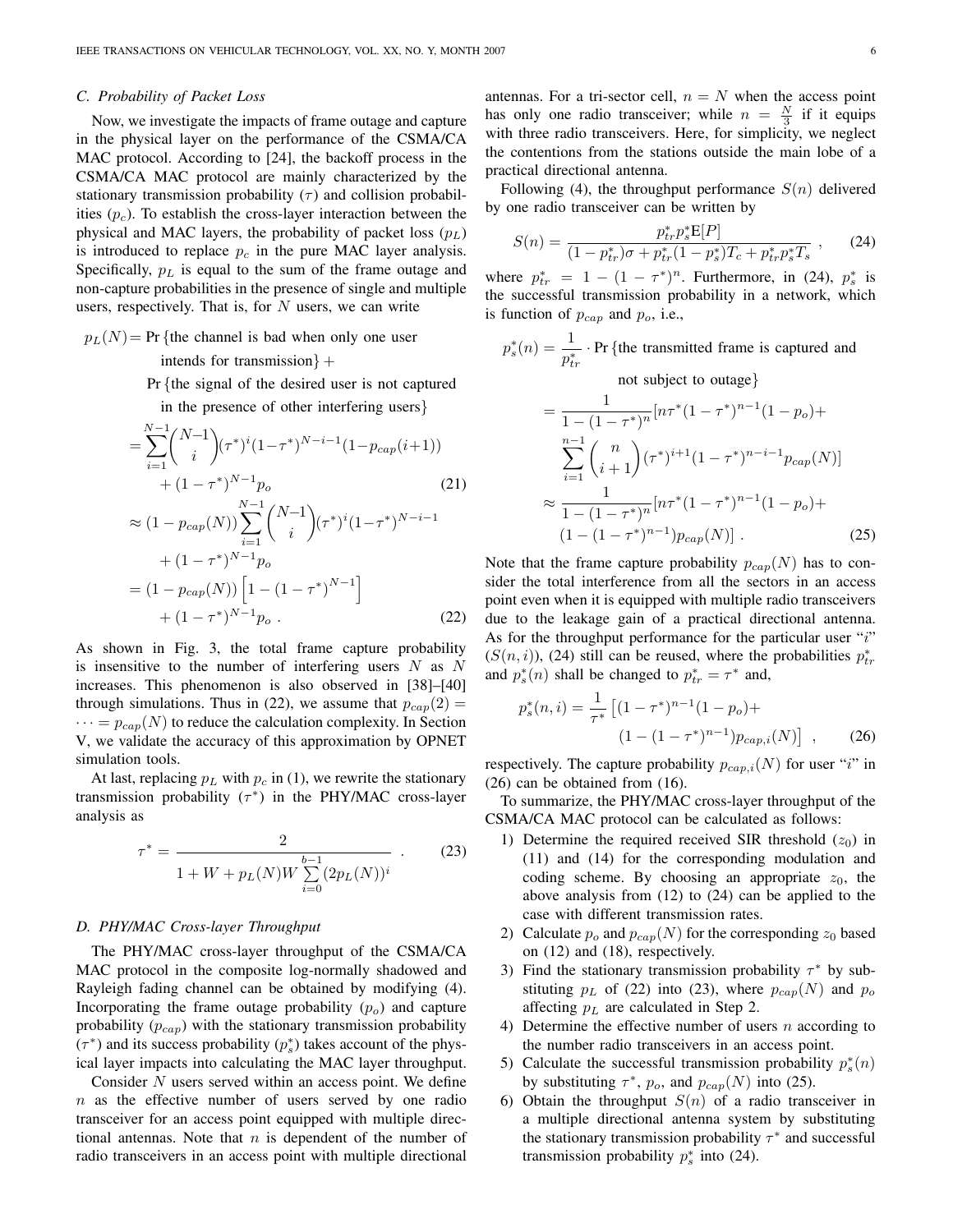TABLE I SYSTEM PARAMETERS

| MAC header                         | 224 bits  |
|------------------------------------|-----------|
| PHY header                         | 192 bits  |
| ACK                                | 304 bits  |
| <b>RTS</b>                         | 352 bits  |
| <b>CTS</b>                         | 304 bits  |
|                                    |           |
| Bit rate                           | 1Mbit/s   |
| Propagation delay                  | $1 \mu s$ |
| Slot time                          | $20\mu s$ |
| <b>SIFS</b>                        | $10\mu s$ |
| <b>DIFS</b>                        | $50\mu s$ |
| Minimum contention window          | 32        |
| Maximum backoff stage              | 5         |
| Transmission power, $P_{transmit}$ | 20dBm     |
| Noise power, $N_0$                 | $-90$ dBm |

The above throughput analysis are suitable for two cases: 1) multiple directional antennas sharing with one NAV and one radio transceiver; and 2) multiple directional antennas, each of which has an individual NAV and radio transceiver. It can be applied to the case of multiple directional antennas sharing with one radio transceiver and multiple DNAVs. However, this requires to model the dynamically changing number of effective contending users when switching directional antenna to the desired user based on the detail procedure of the DNAVbased MAC protocol. This is an interesting research topic in the future, but beyond the current scope of this paper. Nevertheless, we conjecture that the throughput of this DNAVbased MAC protocol will fall between the case of using one radio transceiver with one NAV shared by multiple antennas and that of using multiple radio transceivers with multiple NAVs.

#### V. NUMERICAL RESULTS

In this section, we present numerical results to compare the throughput performance of the CSMA/CA MAC protocol in WLAN with and without radio channel impacts. We consider a circular coverage area with the radius of 100 m and the shadowing standard deviation equal to 6 dB. In our evaluation, we choose the IEEE 802.11b direct sequence spread spectrum (DSSS) mode for an access point with omni-directional and directional antennas. Figure 1 shows the antenna gain patterns of the directional antennas, and Table I lists other system parameters in both the analysis and simulation.

To demonstrate the channel impacts on the required capture threshold, two different packet lengths are studied with the requirement of frame error rate (FER) less than 8*×*10*−*<sup>2</sup> [41]. Table II lists the required received SNR threshold  $(z_0)$  and the frame outage probability for the omni-directional, 120*<sup>o</sup>* and 60*<sup>o</sup>* directional antennas, respectively. A smaller packet of 60 octets requires smaller  $z_0$  and can still achieve the same FER performance as the larger-sized 2,000 octet packet. Moreover, comparing the frame outage probability for both the omnidirectional and directional antenna cases, one can find that the directional antenna can increase the received signal power and therefore reduce the frame outage probability.

TABLE II REQUIRED SNR THRESHOLD AND OUTAGE PROBABILITY FOR DIFFERENT PACKET LENGTHS

|                                                                                                          |  |         | Antenna type     |          |                                                          |  |  |
|----------------------------------------------------------------------------------------------------------|--|---------|------------------|----------|----------------------------------------------------------|--|--|
| Packet length                                                                                            |  | $z_0$   | Omni-directional | $120^o$  | $60^\circ$                                               |  |  |
| 60 bytes                                                                                                 |  | $-1$ dB | 0.000685         | 0.000226 | 0.0000896                                                |  |  |
| 2000 bytes                                                                                               |  | $0$ dB  | 0.000861         | 0.000284 | 0.000113                                                 |  |  |
| 0.9<br>0.8<br>0.7<br>Capture probability, P <sub>cap</sub> (N)<br>0.6<br>0.5<br>0.4<br>0.3<br>0.2<br>0.1 |  |         | 50               |          | $z_0$ =15dB<br>$z_0$ =10dB<br>$z_0$ =5dB<br>$z_0 = 0$ dB |  |  |
| 20<br>30<br>60<br>70<br>80<br>10<br>40<br>90<br>100<br>0<br>Number of contenders, N                      |  |         |                  |          |                                                          |  |  |
|                                                                                                          |  |         |                  |          |                                                          |  |  |

Fig. 3. The relation between the frame capture probability and number of contending nodes under the 6dB shadowing standard deviation with different SIR threshold.

*A. Effect of Large Number of Contenders on Capture Probability*

Figure 3 shows the frame capture probability versus the number of contending users with different capture thresholds, where the shadowing standard deviation is 6 dB. We can observe that the capture probability is almost the same when the number of contending users is more than 10. In fact, the phenomenon that the capture probability is insensitive for a large number of stations *N* can be explained from the derived analytical formulas (16) and (18). Based on (16), the per station capture probability for user 1 (denoted by  $p_{can,1}(N, r_1, \theta_1, \xi_1)$  decreases as the number of users *N* increases since there are more interfering users. However, according to (13), as *N* increases, the total capture probability for *N* users may also increase because all *N* users' signals are possibly captured. Combining both the impacts, the average total capture probability  $p_{cap}(N)$  in (18) becomes insensitive to the number of users. This phenomenon is also observed in [38]–[40] by simulations. It helps us to reduce the complexity in the proposed analytical model by using the approximation in (22).

#### *B. Throughput Comparison for Different Approaches*

Figure 4 compares the normalized throughput of the CSMA/CA MAC protocol based on different approaches. One can see that for the case without capture effect, the system throughput degrades severely when the number of users increases. This phenomenon is because frame collisions occur more frequently. For example, when the number of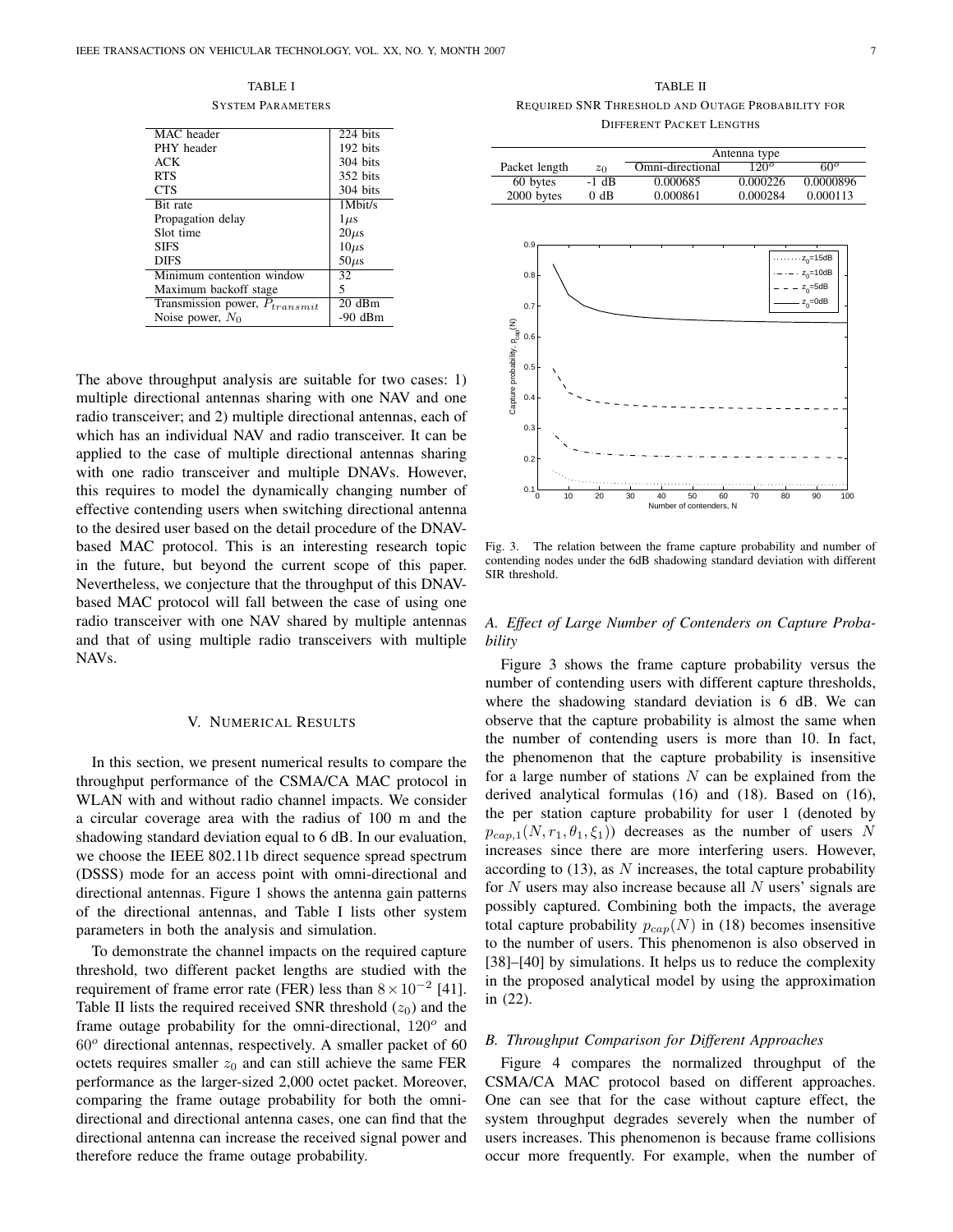

Fig. 4. Capture effect on the throughput of the CSMA/CA MAC protocol with an omni-directional antenna.

users increases from 50 to 100, the throughput decreases from 0.65 to 0.55. However, the throughput with capture effect only decreases from 0.75 to 0.65 when number of contenders increases from 50 to 100. Because the capture effect increases the successful transmission probability, the frame collision problem can be alleviated. Thus, the throughput performance can be improved, especially for large number of users.

Note that the improvement resulted from the capture effect is not much when the number of contenders is few. In this situation, the concurrent transmissions are so few that the performance improvement due to the capture effect is insignificant. However, based on the previous approach in [8], the improvements resulted from the capture effect seems too optimistic. Take  $N = 10$  as an example. The throughput is about 0.8 in the case without capture, while the throughput based on the previous approach in [8] is 0.94. This is because the capture effect and frame outage is inherently assumed to be independent of the backoff window size in [8], thereby causing the overestimate of the throughput performance. Based on our analytical model, the throughput is 0.85 for  $N = 10$ , which provides a more reasonable evaluation.

Meanwhile, to validate the accuracy of our proposed analytical model, we also use OPNET simulation to verify the throughput performance in the CSMA/CA MAC protocol. In the simulation, the access point is located in the center of the cell, and all the users are spatially and uniformly located in the cell with radius 100 m. All the users always transmit frames to the access point with frame length 2000 bytes. A frame is successfully captured by the access point if the received SIR is larger than the SIR threshold  $(z_0)$ . The other parameters used in the simulation are listed in Table I. As shown in the figure, both the simulation and analytical results almost match with each other, especially for a large amount of users. The discrepancy between the analysis and simulation with small number of users results from the approximation in (22). As shown in Fig. 3, the capture probability does not converge as *N* is small. Thus, there exists a difference between the exact



Fig. 5. Shadowing effect on the throughput of the CSMA/CA protocol with various SIR thresholds.

and approximation values. However, the discrepancy between the analysis and simulation is small, and the developed model still has a certain level of accuracy.

## *C. Effect of Shadowing on the Throughput Performance*

Figure 5 compares the throughput for various shadowing standard deviations ( $\sigma_{\xi} = 2$  and 6 dB) and SIR thresholds  $(z_0 = 0$  and 5 dB). As expected, the larger the SIR threshold, the lower the throughput because a more stringent SIR requirement results in more frame errors and higher frame outage probability. More interestingly, as shown in the figure, the throughput seemingly does not depend on the shadowing standard deviation. According to (24), the throughput *S* is determined by the probability of successful transmission *p ∗ s* and stationary transmission *τ ∗* , both of which are dominated by the capture probability. In [35], [38]–[40], the authors were observed that the capture probability is insensitive to the shadowing parameters but only relates to the SIR threshold. Hence, the phenomenon observed in this paper regarding the shadowing effect on the throughput performance can be justified.

# *D. Effect of Direction Antennas on Capture Probability*

Figure 6 compares the capture probability of the WLAN system with omni-directional and 120*<sup>o</sup>* directional antennas. Obviously, higher requirement on the received SIR decreases the capture probability for both the omni-directional and directional cases. However, for the directional antenna case, the coverage area of an access point is divided into three sectors. Hence, the number of interfering users in a sector is less than that in an omni-directional antenna case. As a result, for the same capture probability, the required SIR for directional antenna case is about 5 dB less than that in omnidirectional antenna case. The improvement for the capture probability between omni-directional and 120*<sup>o</sup>* directional antennas approximates to the reduction ratio for the number of users in one sector (i.e.  $10 \log(3) = 5 \, dB$ ).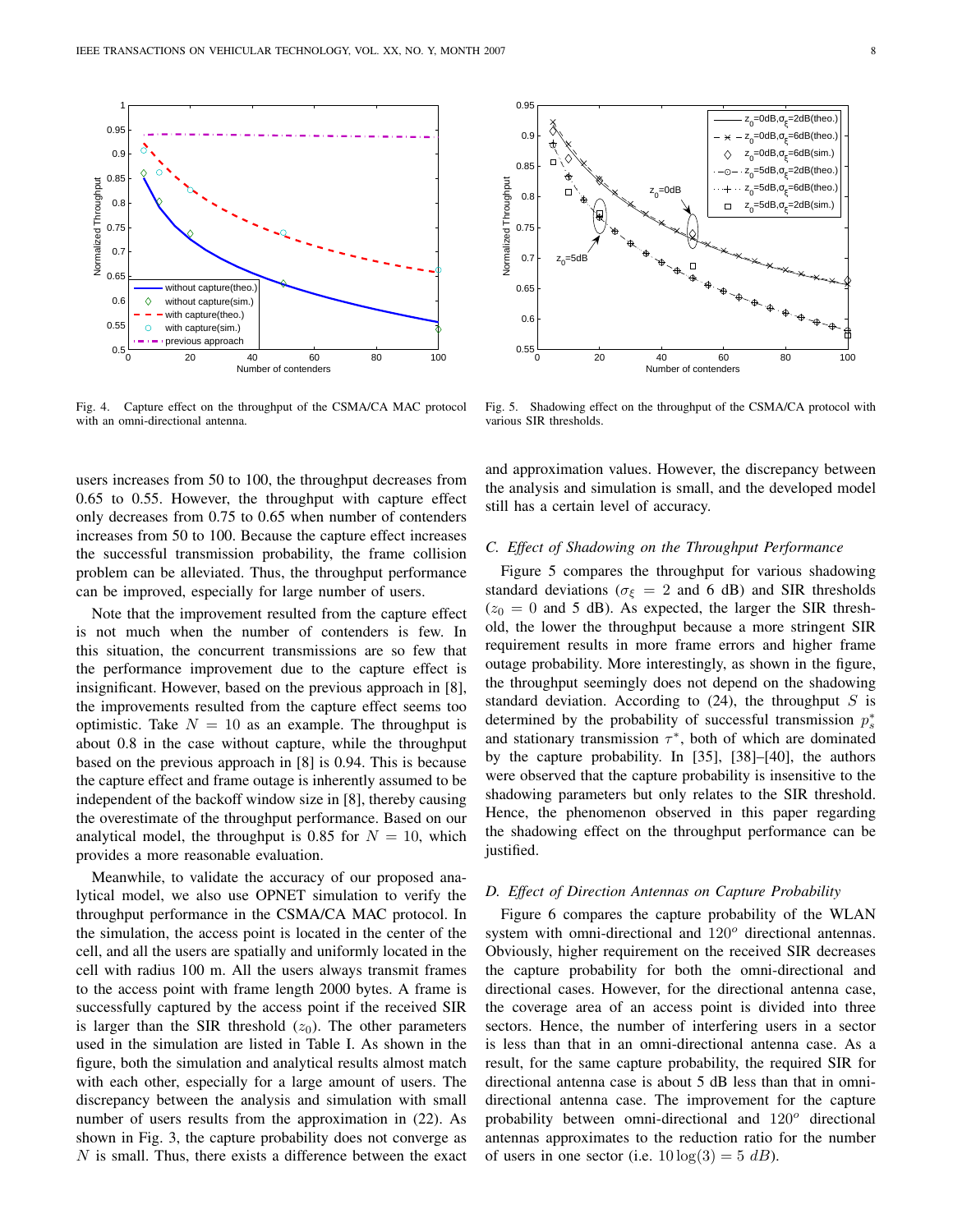

Fig. 6. Comparison of capture effect between omni-directional and directional antennas.



Fig. 7. Effects of multiple directional antenna with single/multiple radio transceivers and channel effects on the throughput of the CSMA/CA protocol.

# *E. Effect of Directional Antenna on Throughput Performance*

Figure 7 shows how different kinds of directional antennas affect the throughput of the CSMA/CA MAC protocol. We consider a tri-sector access point, and each sector is equipped with a 60*<sup>o</sup>* or 120*<sup>o</sup>* directional antenna, respectively. In addition, two node configurations in the access point are considered: one with a single radio transceiver shared by three antennas and the other with three individual radio transceivers. From (24), the throughput performance  $S(n)$  counts the information bits delivered by one radio transceiver. Thus, the performance in the figure for the multiple radio transceivers case represents the throughput of a single sector; whereas for the single transceiver case, it is the overall cell throughput.

For the case with one shared radio transceiver and the number of user  $N = 100$ , the normalized throughput is 66%, 70%, and 76% for omni-directional antenna, 120*<sup>o</sup>* and 60*<sup>o</sup>* directional antennas, respectively. Compared to the omnidirectional antenna, the interference imposed at the angle of the side lobe of an directional antenna is lower due to a smaller antenna gain. Moreover, a directional antenna usually has higher antenna gain in the main lobe than an omni-directional antenna. Therefore, the throughput performance of an access point with directional antennas is higher than the throughput over the omni-directional access point even with one radio transceiver.

Note that with three radio transceivers, the throughput of a single section can be further improved to 83% and 85% for 120<sup>o</sup> and 60<sup>o</sup> directional antennas, respectively. In the case of using multiple radio transceivers, the network is equivalent to one in which the coverage is divided into multiple independent sectors, thereby lowering the number of contenders per radio transceiver and decreasing collisions.

In Fig. 7, we also illustrate both the simulation and analytical results. In the simulation, the access point equips with three directional antennas with the gain patterns shown in Fig. 1. Due to the imperfect antenna gain pattern, in the simulation, the users in the region outside the main lobe may contend with that inside the main lobe; whereas the developed model neglects these users. Therefore, the contentions from the users in the side lobe and back lobe result in the discrepancy between the simulation and analytical results.

## VI. CONCLUSIONS

In this paper, we have developed a PHY/MAC crosslayer analytical model to take account of the physical layer effects, including the capture effects and a practical directional antenna, into the throughput evaluation of the CSMA/CA MAC protocol. We have derived explicit expressions for the frame outage and capture probability of a directional antenna system in the presence of log-normal shadowing and multipath Rayleigh fading. We integrate this PHY layer model with the MAC throughput analytical model of the CSMA/CA protocol. We find that it is crucial to incorporate the channel effects into both the stationary transmission probability and the backoff window size of a station. By doing so, we can model the interaction of the physical layer effect and the MAC layer throughput more accurately. Through OPNET simulations, we verify the accuracy of the proposed PHY/MAC cross-layer analytical model.

Our results show that the throughput of the CSMA/CA MAC protocol is insensitive to the shadowing parameters but only relates to the SIR threshold. In addition, directional antennas can improve the throughput up to 10% even with one radio transceiver. If the access point can be equipped with one radio transceiver for each directional antenna, the throughput of a single section can improve up to 20% due to the improved SIR and fewer effective contenders. This work can be the basis for some interesting research topics, such as the per station throughput evaluation or the overall throughput of the multiple directional antennas with multiple DNAVs in multi-hop networks.

#### **REFERENCES**

[1] L. Bononi, M. Conti, and L. Donatiello, "Design and performance evaluation of a distributed contention control (DCC) mechanism for IEEE 802.11 wireless local area networks," *ACM WOWMOM*, pp. 59– 67, Oct. 1998.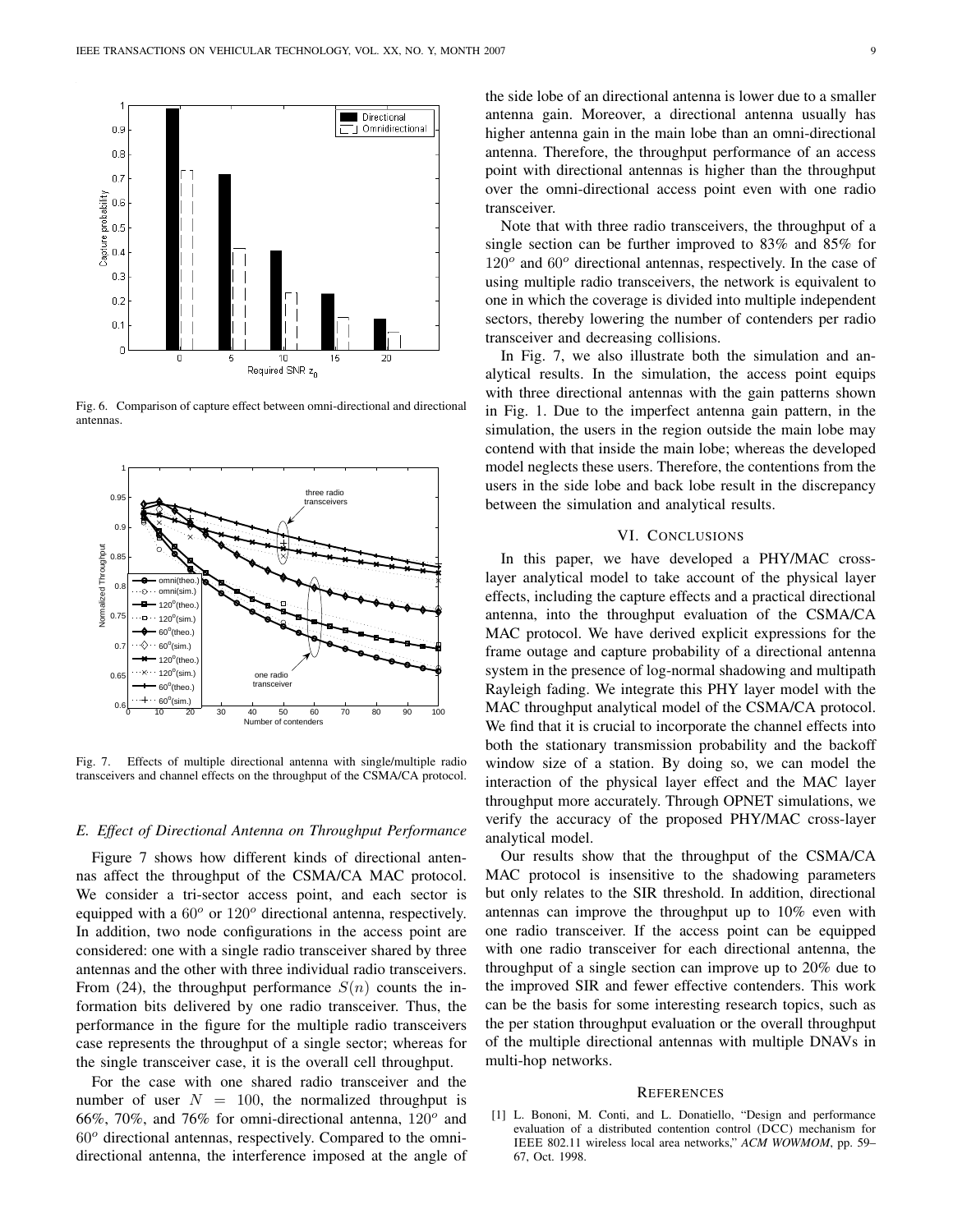- [2] F. Calì, M. Conti, and E. Gregori, "IEEE 802.11 protocol: design and performance evaluation of an adaptive backoff mechanism," *IEEE Journal on Selected Areas in Communication*, vol. 18, no. 19, pp. 1774– 1786, Sep. 2000.
- [3] Y. Kwon, Y. Fang, and H. Latchman, "Fast collision resolution (FCR) MAC algorithm for wireless local area network," *IEEE Global Telecommunications Conference*, vol. 3, pp. 2250–2254, Nov. 2002.
- [4] X. Yang and N. H. Vaidya, "Explicit and implicit pipelining for wireless medium access control," *IEEE Vehicular Technology Conference*, vol. 3, pp. 1427–1431, Oct. 2003.
- [5] J. W. Tantra, C. H. Foh, and B. S. Lee, "An efficient scheduling scheme for high speed IEEE 802.11 WLANs," *IEEE Vehicular Technology Conference*, vol. 4, pp. 2589–2593, Oct. 2003.
- [6] Y. Xiao, "Concatenation and piggyback mechanisms for the IEEE 802.11 MAC," *IEEE Vehicular Technology Conference*, vol. 3, pp. 1453–1457, Oct. 2003.
- [7] J. H. Kim and J. K. Lee, "Capture effects of wireless CSMA/CA protocols in rayleigh and shadow fading channel," *IEEE Transactions on Vehicular Technology*, vol. 48, no. 4, pp. 1277–1286, July 1999.
- [8] Z. Hadzi-Velkov and B. Spasenovski, "Capture effect in IEEE 802.11 basic service area under influence of rayleigh fading and near/far effect," *IEEE International Symposium on Personal, Indoors, and Mobile Radio Communications*, vol. 1, pp. 172–176, Sep. 2002.
- [9] M. M. Carvalho and J. J. Garcia-Luna-Aceves, "A scalable model for channel access protocols in multihop ad hoc networks," *The ACM Annual International Conference on Mobile Computing and Networking*, pp. 330–344, Sep. 2004.
- [10] N. S. Fahmy, T. D. Todd, and V. Kezys, "Ad hoc networks with smart antennas using IEEE 802.11-based protocols," *IEEE International Conference on Communications*, vol. 5, pp. 3144–3148, Apr. 2002.
- [11] J. Yang, J. Li, and M. Sheng, "MAC protocol for mobile ad hoc network with smart antennas," *Electronics Letters*, vol. 39, no. 6, pp. 555–557, Mar. 2003.
- [12] A. Nasipuri, S. Ye, J. You, and R. E. Hiromoto, "A MAC protocol for mobile ad hoc networks using directional antennas," *IEEE Wireless Communications and Networking Conference*, vol. 3, pp. 1214–1219, Sep. 2000.
- [13] D. Lal, R. Toshniwal, R. Radhakrishnan, D. P. Agrawal, and J. Caffery, Jr., "A novel MAC layer protocol for space division multiple access in wireless ad hoc networks," *Proceedings of 11th International Conference on Computer Communications and Networks*, pp. 614–619, Oct. 2002.
- [14] R. R. Choudhury, X. Yang, R. Ramanathan, and N. H. Vaidya, "Using directional antennas for medium access control in ad hoc networks, *The ACM Annual International Conference on Mobile Computing and Networking*, pp. 59–70, Sep. 2002.
- [15] M. Takai, J. Martin, A. Ren, and R. Bagrodia, "Directional virtual carrier sensing for directional antennas in mobile ad hoc networks," *Proceedings of ACM international symposium on Mobile ad hoc Networking & Computing*, pp. 183–193, Jun. 2002.
- [16] R. Ramanathan, "On the performance of ad hoc networks with beamforming antennas," *Proceedings of ACM international symposium on Mobile ad hoc Networking & Computing*, pp. 95–105, Oct. 2001.
- [17] T. ElBatt, T. Anderson, and B. Ryu, "Performance evaluation of multiple access protocols for ad hoc networks using directional antennas," *IEEE Wireless Communications and Networking Conference*, vol. 2, pp. 982– 987, Mar. 2003.
- [18] K. Kobayashi and M. Nakagawa, "Spatially divided channel scheme using sectored antennas for CSMA/CA - "Directional CSMA/CA" *IEEE International Symposium on Personal, Indoors, and Mobile Radio Communications*, vol. 1, pp. 227–231, Sep. 2000.
- [19] T. Korakis, G. Jakllari, and L. Tassiulas, "A MAC protocol for full exploitation of directional antennas in ad-hoc wireless networks," *Proceedings of ACM international symposium on Mobile ad hoc Networking & Computing*, pp. 98–107, June 2003.
- [20] L. Bao and J. J. Garcia-Luna-Aceves, "Transmission scheduling in ad hoc networks with directional antennas," *The ACM Annual International Conference on Mobile Computing and Networking*, pp. 48–58, Sep. 2002.
- [21] H. Singh and S. Singh, "DOA-ALOHA: slotted ALOHA for ad hoc networking using smart antennas," *IEEE Vehicular Technology Conference*, vol. 5, pp. 2804–2808, Oct. 2003.
- [22] W. T. Chen, M. S. Pan, and J. J. Dai, "An adaptive MAC for wireless ad hoc networks using smart antenna system," *IEEE Vehicular Technology Conference*, vol. 5, pp. 2794–2798, Oct. 2003.
- [23] L. C. Wang, S. Y. Huang, and A. Chen, "A cross-layer throughput performance investigation for csma/ca-based wireless local area network with

directional antennas and capture effect," *IEEE Wireless Communications and Networking Conference*, vol. 3, pp. 1879–1884, Mar. 2004.

- [24] G. Bianchi, "Performance analysis of IEEE 802.11 distributed coordination function," *IEEE Journal on Selected Areas in Communication*, vol. 18, no. 3, pp. 535–547, Mar. 2000.
- [25] Y. Tay and K. Chua, "A capacity analysis for the IEEE 802.11 MAC protocol," *ACM Wireless Networks*, vol. 7, pp. 159–171, Mar. 2001.
- [26] Y. Xiao, "Saturation performance metrics of the IEEE 802.11 MAC," *IEEE Vehicular Technology Conference*, vol. 3, pp. 1453–1457, Oct. 2003.
- [27] K. Duffy, D. Malone, and D. J. Leith, "Modeling of 802.11 distributed coordination function in non-satureated condition," *IEEE Communications Letters*, vol. 9, no. 8, pp. 715–717, Aug. 2005.
- [28] M. Garetto and C. F. Chiasserini, "Performance analysis of 802.11 WLANs under sporadic traffic," *Networking, Springer*, vol. 3462, pp. 1343–1347, May 2005.
- [29] C. H. Foh and J. W. Tantra, "Comments on IEEE 802.11 saturation throughput analysis with freezing of backoff counters," *IEEE Communications Letters*, vol. 9, no. 2, pp. 130–132, Feb. 2005.
- [30] P. Chatzimisios, A. Boucouvalas, and V. Vitsas, "IEEE 802.11 packet delay - a finite retry limit analysis," *IEEE Global Telecommunications Conference*, vol. 2, pp. 950–954, Dec. 2003.
- [31] Z. Hadzi-Velkov and B. Spasenovski, "Saturation throughput delay analysis of IEEE 802.11 DCF in fading channel," *IEEE International Conference on Communications*, pp. 121–126, May 2003.
- [32] M. Ergen and P. Varaiya, "Throughput analysis and admission control for IEEE 802.11a," *Mobile Networks and Applications, Springer*, vol. 10, no. 5, pp. 705–712, Oct. 2005.
- [33] Y. Zheng, K. Lu, D. Wu, and Y. Fang, "Performance analysis of IEEE 802.11 DCF in imperfect channels," *IEEE Transactions on Vehicular Technology*, vol. 55, no. 5, pp. 1648–1656, Sep. 2006.
- [34] J. P. Linnartz, *Narrowband Land-Mobile Radio Networks*. Boston: London: Artech House, Inc., 1993.
- [35] C. T. Lau and C. Leung, "Capture models for mobile packet radio networks," *IEEE Transactions on Communications*, vol. 40, no. 5, pp. 917–925, May 1992.
- [36] C. Balanis, *Antenna Theory*. New York: Harper & Row, 1982.
- [37] L. C. Wang and K. K. Leung, "A high-capacity wireless network by quad-sector cell and interleaved channel assignment," *IEEE Journal on Selected Areas in Communication*, vol. 18, no. 3, pp. 472–480, Mar. 2000.
- [38] M. Zorzi and R. R. Rao, "Capture and retransmission control in mobile radio," *IEEE Journal on Selected Areas in Communication*, vol. 12, no. 8, pp. 1289–1298, Oct. 1994.
- [39] M. Zorzi, "Capture probabilities in random-access mobile communications in the presence of rician fading," *IEEE Transactions on Vehicular Technology*, vol. 46, no. 1, pp. 96–101, Feb. 1997.
- [40] B. Hajek, A. Krishna, and R. O. LaMaire, "On the capture probability for a large number of stations," *IEEE Transactions on Communications*, vol. 45, no. 2, pp. 254–260, Feb. 1997.
- [41] *IEEE Std. 802.11, "Part 11: Wireless LAN medium access control (MAC) and physical layer (PHY) specification*, Nov. 1999.